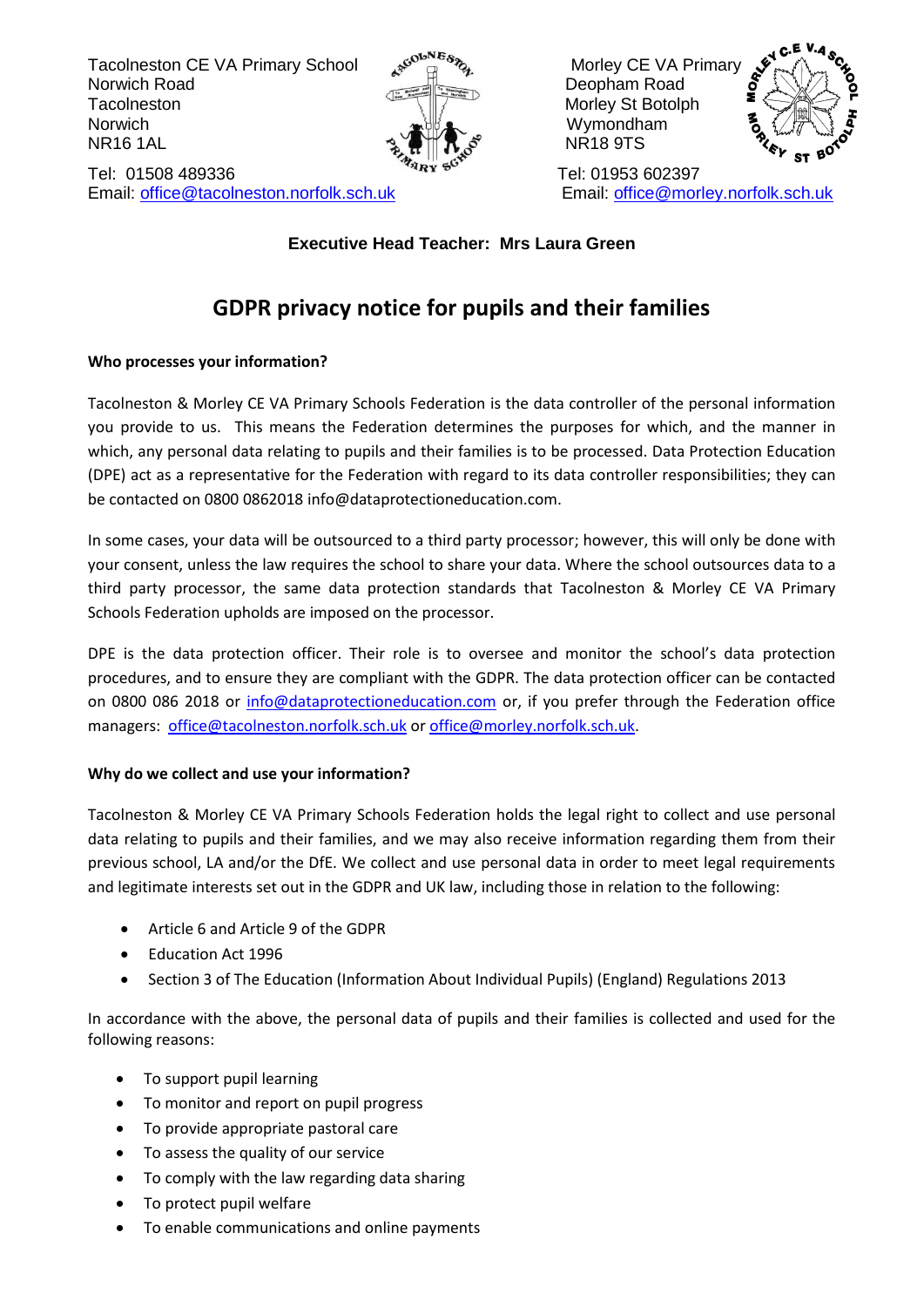#### **Which data is collected?**

The categories of pupil information that the school collects, holds and shares include the following:

- Personal information e.g. names, pupil numbers and addresses
- Characteristics e.g. ethnicity, language, nationality, country of birth and free school meal eligibility
- Attendance information e.g. number of absences and absence reasons
- Assessment information e.g. national curriculum assessment results
- Relevant medical information
- Information relating to SEND
- $\bullet$  Behavioural information e.g. number of temporary exclusions

Whilst the majority of the personal data you provide to the school is mandatory, some is provided on a voluntary basis. When collecting data, the school will inform you whether you are required to provide this data or if your consent is needed. Where consent is required, the school will provide you with specific and explicit information with regards to the reasons the data is being collected and how the data will be used.

#### **How long is your data stored for?**

Personal data relating to pupils at Tacolneston & Morley CE VA Primary Schools Federation and their families is stored in line with the school's GDPR Data Protection Policy.

In accordance with the GDPR, the school does not store personal data indefinitely; data is only stored for as long as is necessary to complete the task for which it was originally collected.

#### **Will my information be shared?**

The National Pupil Database (NPD) is managed by the DfE and contains information about pupils in schools in England. Tacolneston & Morley CE VA Primary Schools Federation is required by law to provide information about our pupils to the DfE as part of statutory data collections, such as the school census; some of this information is then stored in the NPD. The DfE may share information about our pupils from the NDP with third parties who promote the education or wellbeing of children in England by:

- Conducting research or analysis.
- Producing statistics.
- Providing information, advice or guidance.

The DfE has robust processes in place to ensure the confidentiality of any data shared from the NDP is maintained.

Tacolneston & Morley CE VA Primary Schools Federation will not share your personal information with any third parties without your consent, unless the law allows us to do so.

Where it is legally required or necessary (and it complies with data protection law) we may share personal information about pupils with:

- Our local authority to meet our legal obligations to share certain information with it, such as safeguarding concerns and exclusions
- The Department for Education
- The pupil's family and representatives
- Educators and examining bodies
- Our regulator, e.g. Ofsted